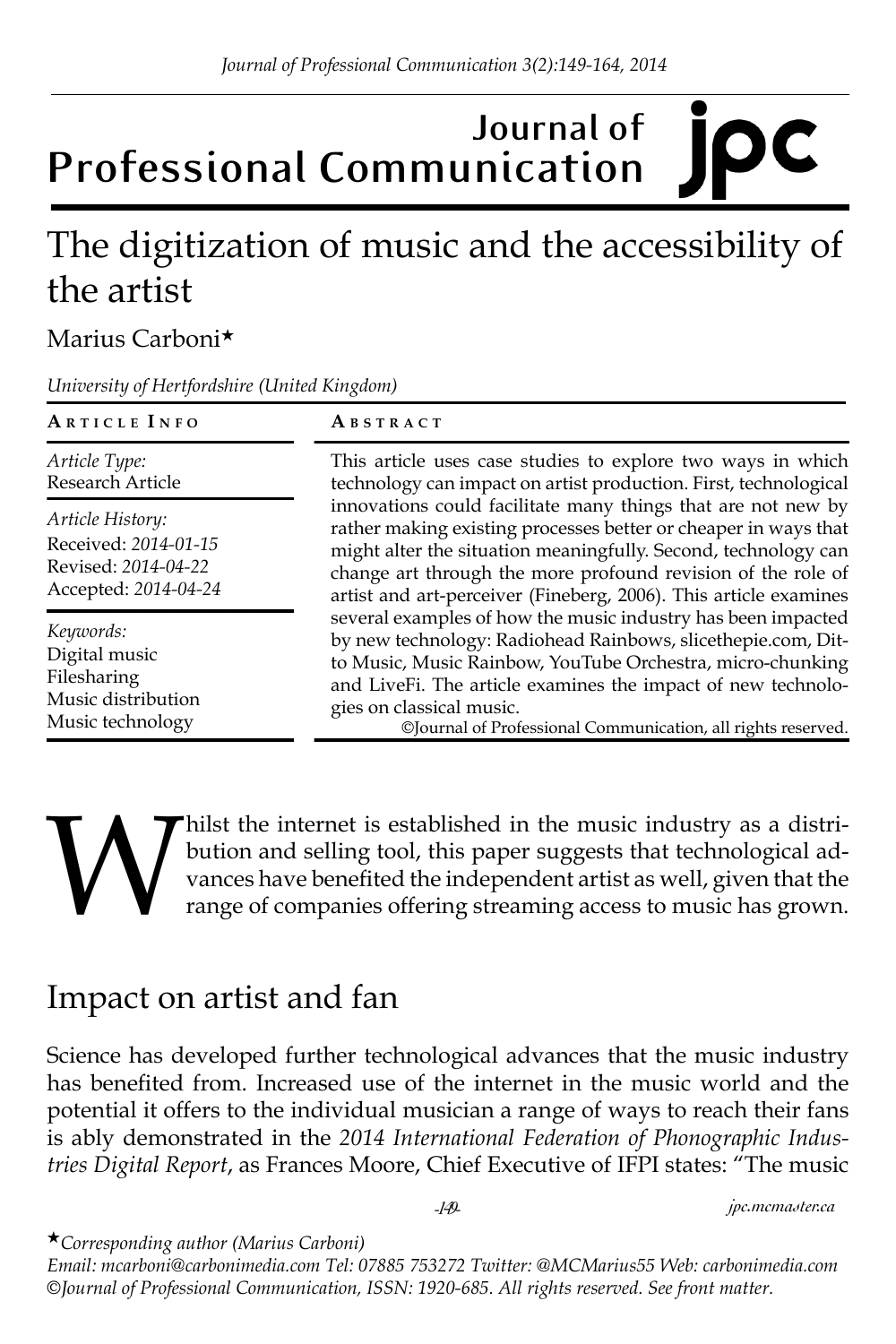music industry has become a mixed economy of diverse consumer channels and revenue streams. This has been an amazing transformation, dramatically expanding the way artists reach their fans across the globe," (IFPI, 2014).

The increased use of technology has facilitated new ways for consumers to access music and for artists to sell their music. Access allows the consumer to reach music in a number of ways, physical or digital purchase and/ or streaming, full albums or individual tracks. This means the artist has to ensure their music is available on all carriers that their consumer is likely to purchase from or listen to. Additionally, the increasing capabilities of the internet now available to the artist by releasing product online has given them more control of their work, rather than having to rely on a record company or publisher. Artists have been able to get closer to their fan base through different models, which are outlined later. Being closer to the consumer provides the opportunity for an artist to take their followers with them. The same applies to a composer, who can now self publish and use online marketing tools to reach buyers.

The music industry has become a mixed economy of diverse consumer channels and revenue streams. This has been an amazing transformation, dramatically expanding the way artists reach their fans across the globe. It is an enabling process for artists, offering a tool kit to promote their music online. It has increased the potential of the internet as a marketing device and in so doing has given the artist the ability to manage his/her career through this technology. Most importantly, it has permitted the artist to be more available to consumers, through, for example their website, or via a blog or tweet. This process, discussed in more detail later, brings the artist closer to the fan — effectively their core market – essential in any commercial business. Anderton, Dubber and James (2013) suggest that: "The increasingly fragmented nature of audience profiles, and the focus on individuals as opinion leaders within social networking platforms, have seen the relationships between artists and their audiences become an ongoing conversation…" (Anderton, Dubber & Martin, 2013).

This is an impact of technology in the creative arts world, offering more choice to the consumer, enabling the fan (consumer) to feel part of their artist's world. In marketing terms this means a higher chance of the artist selling music. This process of developing 'an ongoing conversation' is a natural progression from fanzines' newspapers whereby devoted followers of a particular band would write for and buy a specific newspaper on that particular band or singer. Perhaps the most famous one is the fanzine [The Rolling Stone.](http://www.rollingstones.com) In his essay "Create or be created: How the internet cultural renaissance is as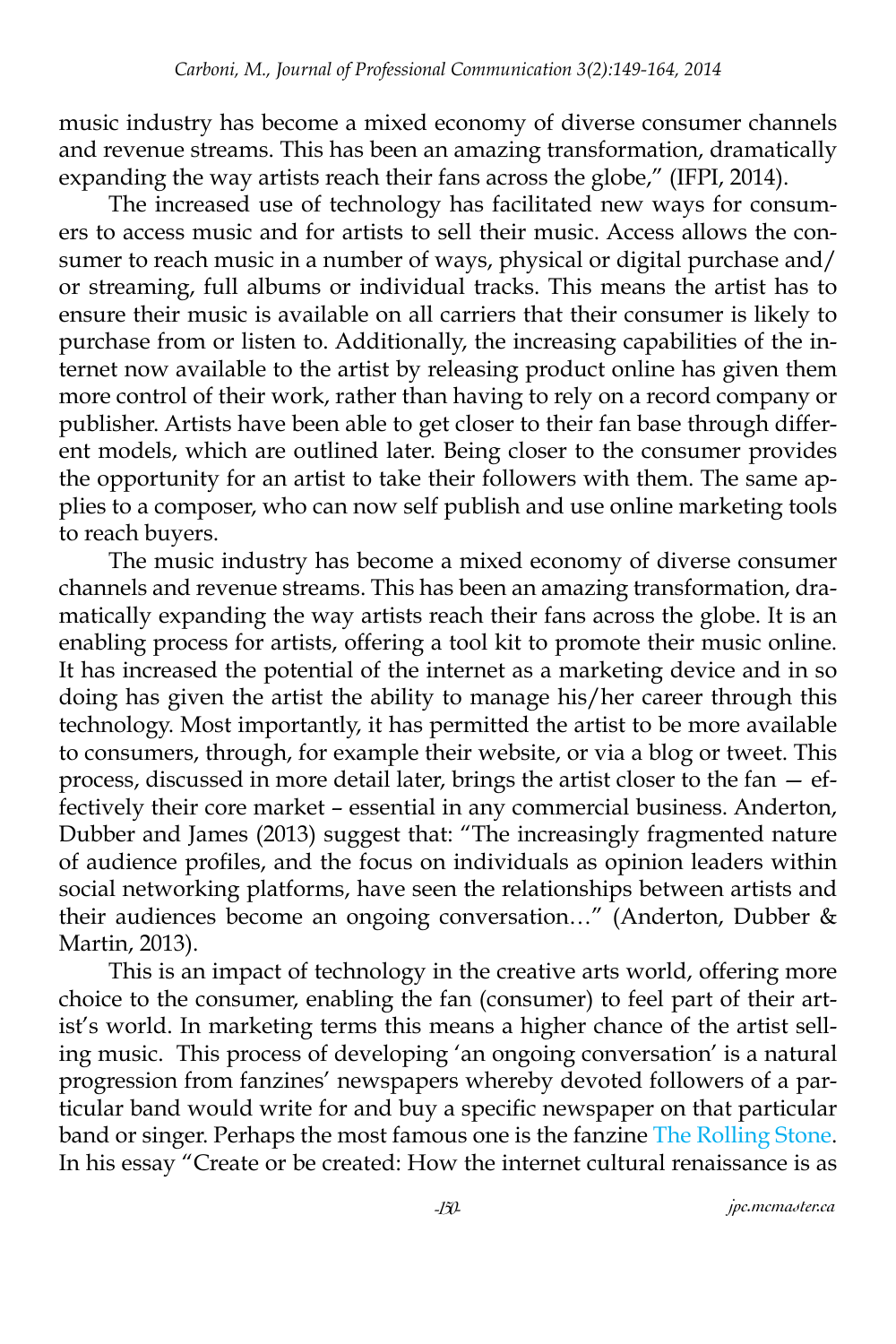turning audience members into artists (O'Connor, volume 2 No.10 1997), William Butler O'Connor was suggesting as far back as 1997 that the internet would bypass traditional media in terms of quality and offer new ways of entertainment: "Real-time, interactive experiences; activities involving people over tremendous distances; virtual reality offerings; and many other whizbang capabilities…"(O'Connor, 1997). In the 21st century this has translated into social media with Facebook and Twitter (the former's popularity demonstrated by data suggesting the consumers collectively spend [2.9 billion hours](http://www.businessinsider.com/using-you-tube-for-marketing-2011-13) on YouTube per month ), streaming sites such as Spotify and Rdio, and internet radio such as Last.fm which recommends artists and genre specific stations.

## Radiohead's In Rainbows paradigm

The In Rainbows model of 2007 demonstrates clever use of internet technology in order to reach an existing fan base and encourage a new one through the (zero) price model. In Rainbows was Radiohead's seventh album and the first to be released after a four-year gap without the support of a major label. The group began its marketing campaign with the banner of 'pay what you want' to download the new album. This was followed by the opportunity to order a deluxe box in time for Christmas of that year. A standard CD was released in other countries at the end of December 2007. The release achieved worldwide media interest. [Research](http://www.prsformusic.com/creators/news/research/Documents/Economic%2520Insight%252010.pdf) by the UK's (then) MCPS-PRS alliance revealed that there were 2.3 million downloads between October 10th and November 3rd 2007. This is a very high figure, helped by the worldwide media interest – the fact that the band was well established in the market added to their success rate. In fact, figures from [www.examiner.com](http://www.examiner.comx-498-Music-Examiner-y2008m10d16) show that 3 million purchases of In Rainbows were made from the band's website, disc boxes and the physical album release, a project that shows the breadth of sales tools now readily employed by consumers.

The internet as a marketing tool was also instrumental in the band's next album, The King of Limbs (released in February 2011). In a three-pronged marketing campaign, there was an initial download opportunity in mid-February, traditional CD along with vinyl release a month later, and a special edition (the so called 'newspaper album'), two months later. These are two excellent examples of technology expanding business models within music organisations – in this case, the record industry. Using thoughtful marketing campaigns, the band has leveraged the internet to reach its core audience and then a wider community attracted by the offer of an initial download. The

*-151- jpc.mcmaster.ca*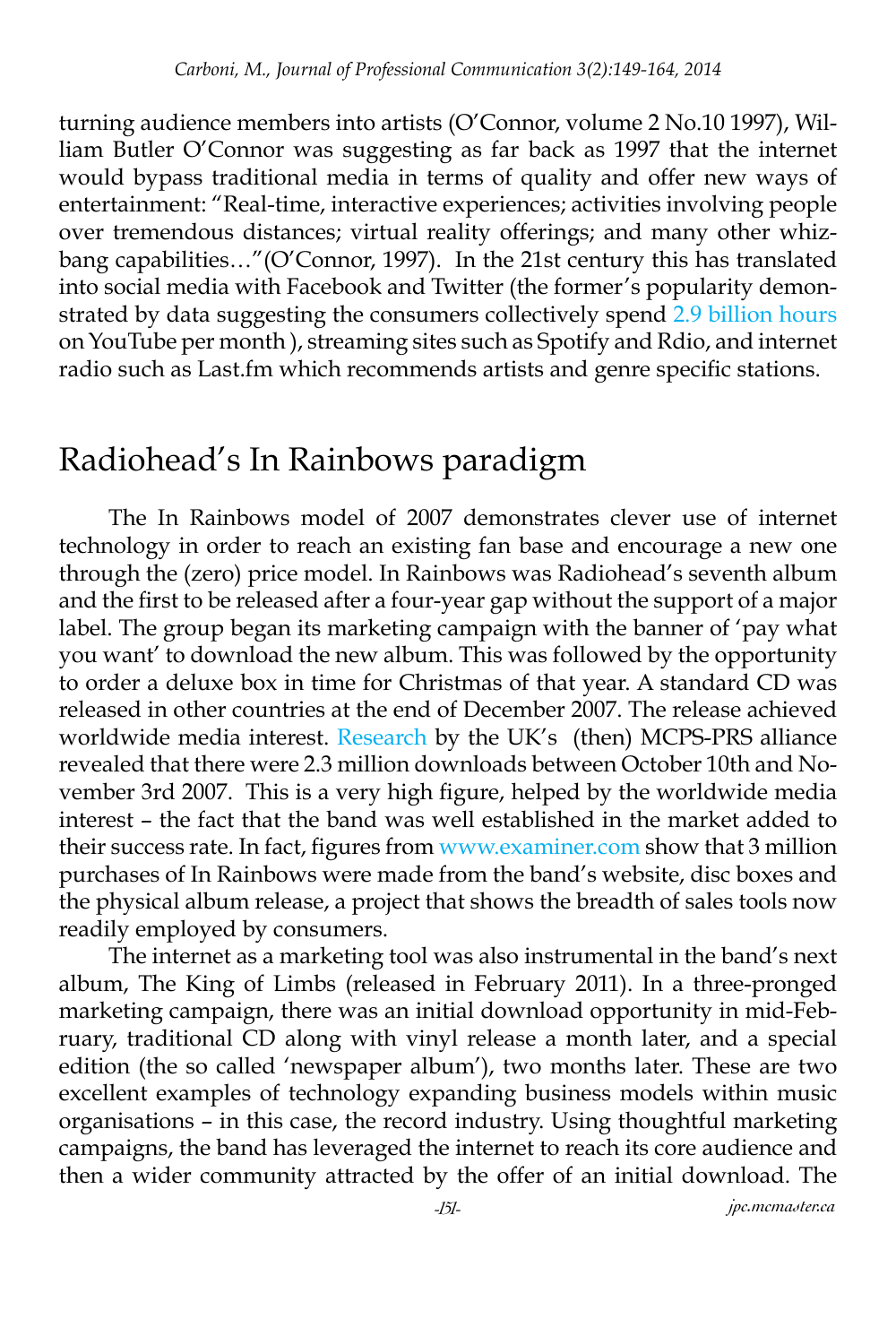band's understanding of the potential of reaching their fans, and driving consumer and seller closer together is re-enforced by Radiohead's co-manager Brian Message's description of the UK music industry as a "living, breathing and evolving relationship over a long period between artists and fan," (Pakinkis, 2012a).

Coldplay, who achieved 2 million downloads of their single Violet Hill, within one week of release is another example of leveraging the internet to reach consumers. Taken from their then new album Viva La Vida, the single was available for free download for seven days on the band's website, which again would primarily be for their core following. The band subsequently pursued the policy of 'something for nothing' by giving three free concerts in June 2008 ("Coldplay wanted," 2008). In October 2011, Coldplay's Mylo Xyloto spearheaded a successful digital campaign by selling 50,000 units in its first two days of release by Amazon offering a £3.99 price tag for the first week of release. The significance is seen in that this marked 42.0% of its total sales to date, a contribution significantly above the percentage of digital distribution within the overall share of the albums market at the time (typically around 25-27% ["Big digital," 2011]).

# Crowdfunding

The emergence of crowdfunding as a business model is the result of the ability via the internet of bridging closer ties between artist and fan base. Crowdfunding is a platform from which an artist requests money for a specific project. The artist decides the amount needed for the project and then – through their fan base, social media and their gig audience – present their project and explain why they need the funds, justifying the amount requested. Kickstarter and PledgeMusic are two successful crowdfunding services (a current campaign that illustrates this model is [http://www.pledgemusic.](http://www.pledgemusic.com/artists/sarahjanemorris) [com/artists/sarahjanemorris](http://www.pledgemusic.com/artists/sarahjanemorris)). Jazz and folk singer Sarah Jane Morris has set up a PledgeMusic campaign to raise money for her next recording, entitled Bloody Rain. Donors will be invited to an exclusive concert in London during which the artists will preview the new album. The donor receives a range of incentives for corresponding to different amounts pledged. In this case pledging between £8 and £2000 qualified donors for incentives such as: a private concert, dedication on the new CD, a handwritten lyric sheet or a backstage meet and greet at UK concert. This is a clear example of using internet promotions as a business tool for the artist that achieves financial goals, certainly,

*-152- jpc.mcmaster.ca*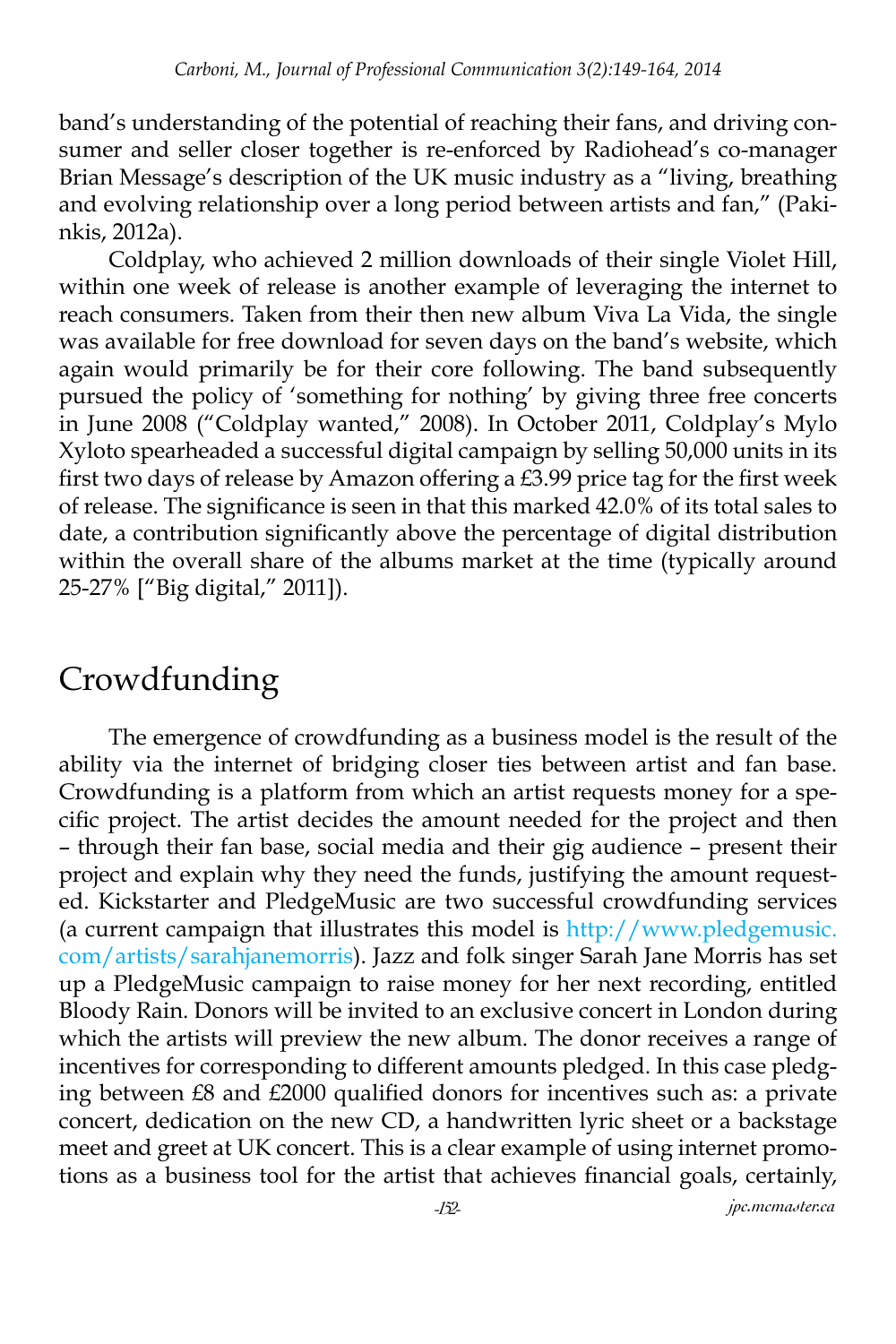but also allows the artist to reach the fan – and the potential fan – directly.

### *Slice the pie*

From a fan's perspective, David Courtier-Dutton's business [Slicethepie](http://www.slicethepie.com/%3Fc%3Dinformation%26insert%3DABOUT)  is worth mentioning. Slicethepie was established in 2007 in order to support unsigned musicians in reaching a market and ultimately for the music lover to explore new bands and new music. Music is reviewed by interested music lovers who are paid, and then is returned to the registered Slicethepie band. The better the review, the greater the chance that Slicethepie will recommend that group to a record company or radio station. The company has a sister network: <www.soundsout.com>. This matches the music that the band writes and performs to what the Slicethepie perceives to be the most suitable market – [a useful tool](http://www.soundout.com/Information.php%3FthisArticle%3DABOUT_MAIN) for the record companies themselves who wish to gauge the reaction of music fans to new material being written. This process could be described as innovative creativity. Flew (2012) cites Leadbeater's view that innovation is "part of a larger paradigm shift in 21st century market economies, driven by collaborative impulses that are enabled by the Internet and digital media technologies…" (p. 171) and goes on to identify social media tools Wikipedia and YouTube. Slicethepie is one such example of collaboration.

#### *Ditto Music*

If Slicethepie is a model of independent fan engagement, then [Ditto Mu](http://www.dittomusic.com)[sic](http://www.dittomusic.com) is one for the artist. Ditto is a digital distribution service that provides help for new, unsigned bands. Their album packages include such services as the artist keeping 100% of their royalties or getting their tracks onto digital stores such as iTunes and Spotify. They work on a fee basis and are in effect a facilitator to unknown musicians. Their success is shown in 11 UK top 40 singles starting in 2007 with the first unsigned artist to reach Top 40 (Koopa). Ditto Music also has a partnership with online music video distributor Vevo, which increases the visibility of their artists and places them on the same platform as Vevo's more established musicians.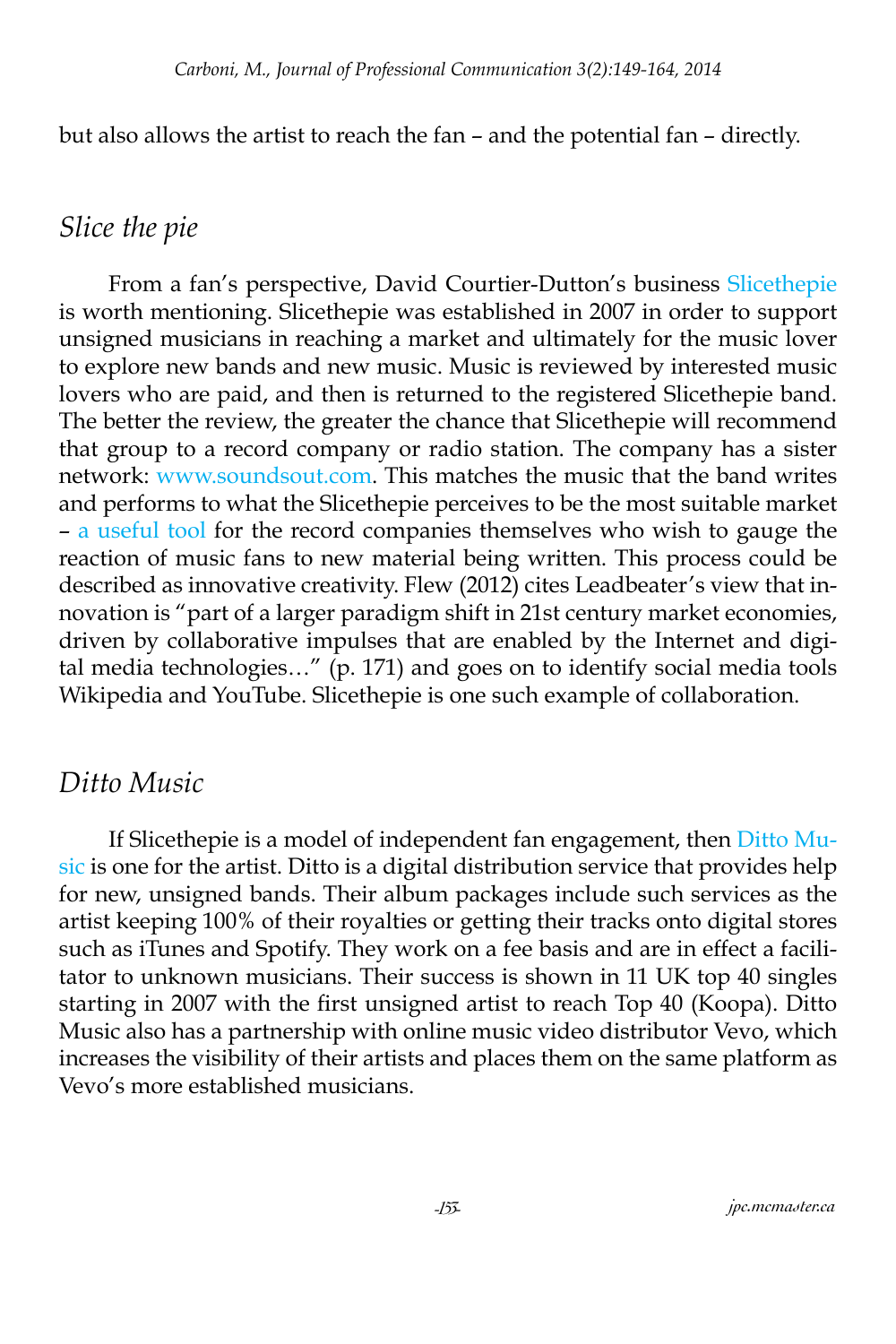#### *Music Rainbow*

Ditto Music is one model of artists providing uploaded material and allowing a third party to be responsible for its distribution to the market. Another very different model is the use of an audio interface which colour codes the genre of music the artist has provided (Pampalk & Goto, 2006). Not simply reliant on track music definition, the system also incorporates information from the web that is associated with the performer. Instead of using collaborative or community-based data such as a recommendation model often used by, for example, allmusic.com or myspace.com, Music Rainbow's model works in the opposite way. A circular rainbow of colours match different music genres. Genres are labelled inside the rainbow circle and non-genre terms positioned on the outside, such as male, female, trance, club, blues, orchestra. Turning the knob rotates the rainbow and the options for accessing specific types of music.

Having discussed music distribution models that leverage the internet, we will now examine several case studies of innovative use of technology within the music sector that have a direct impact on the relationship between artist and fan.

## Mobility and the mobile phone

Music on the move is not new to the music consumer: we have seen portable CD players in the 1980s, mp3 players in 1990s and iPods in 2000s. It is the technological ability to access music whilst on the move that is uppermost in mobile phone manufacturers' minds. This is confirmed by the increase of value in the UK market for music online sales which moved from 616.1million to 663.8 million between 2012 and 2013, giving it 63.6% of the market (Bayley, 2013).

*-154- jpc.mcmaster.ca* The growth of possibilities in mobile music was exhibited at the 2006 International Conference on New Interfaces for Musical Expression. In one of the presented papers, the authors suggested that there is a tension created between music and place as well as new relationships between musician, listener and music. The focus is on "location [which] can become a "sensor" input to music systems, people nearby become part of an ad hoc networked musical performance…mobility allows musical engagement beyond eye to eye contact" (Gaye, Holmquist, Behrendt & Tanaka, 2006). For the artist/ fan relationship, this offers a deeper involvement than just participation and backstage queuing at gigs, the traditional relationship prior to the internet.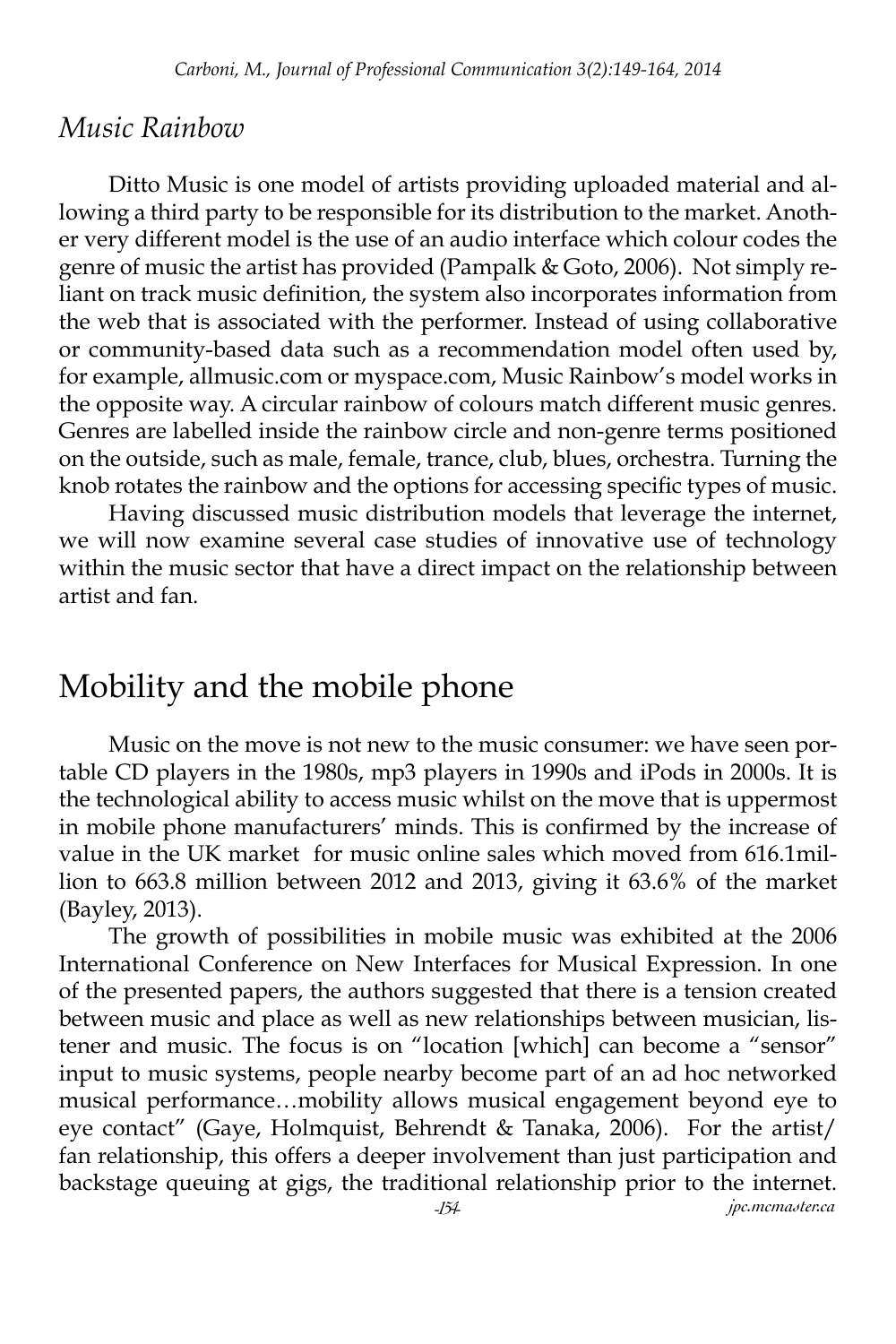The authors continue presciently, highlighting a range of music with mobile phones including ringtones, recordings and sound art, all common techniques in the current industry (Gaye et al, 2006).

The ultimate in the use of a mobile phone for musical purposes is the mobile phone orchestra ([MoPhO\)](http://mopho.stanford.edu) established in 2007 at Stanford University in California. This prototype comprised over a dozen mobile phones with the goal of fusing technological artefact and human musicianship, feasible through technological advances in both mobile phone software and internet peer-to-peer sharing. Another example can be found in a laptop orchestral experiment, the Stanford Laptop Orchestra [\(SLOrk\)](http://slork.stanford.edu) in which more than 20 laptops with accompanying performers controllers and multi channel speakers were used to produce music. This experiment had less to do with mobility and more to do with linking several laptops with multi-channel speakers including six car audio speakers, amplifiers and audio jacks. Its goal was to marry laptop performers with their own localized sound and how to overcome potential problems such as performing outdoors and the need for wireless connectivity.

Schiemer has investigated the mobile phone as a music instrument by creating his Pocket Gamelan. This invention used data interactively in a compositional environment and was experimented with by non-expert performers. The conclusions offered included the potential for using programs such as MaxMSP to develop new musical applications for mobile phones (Schiemer & Havryliv, 2005).

This could be regarded as a natural development from the use of electronic music in composition exemplified by Karlheinz Stockhausen's piece Song of the Youths, which combined electronic sound with a recording of a boy singing. Stockhausen is by no means the only composer to experiment in this manner. In fact, the use of electronics spawned a music genre in 1950s, elektronische musik, in which oscillators and filters to construct new sound were developed by through applied scientific. The examples of MoPho, SLOrk and Pocket Gamelan describe above are a logical extension of this early application of electronics to music making.

### Locative music

I have detailed some examples of mobile music experiments. Part of their configuration includes location as a feature of the project. Music apps are a step further along the path of exploring mobile music. The use of location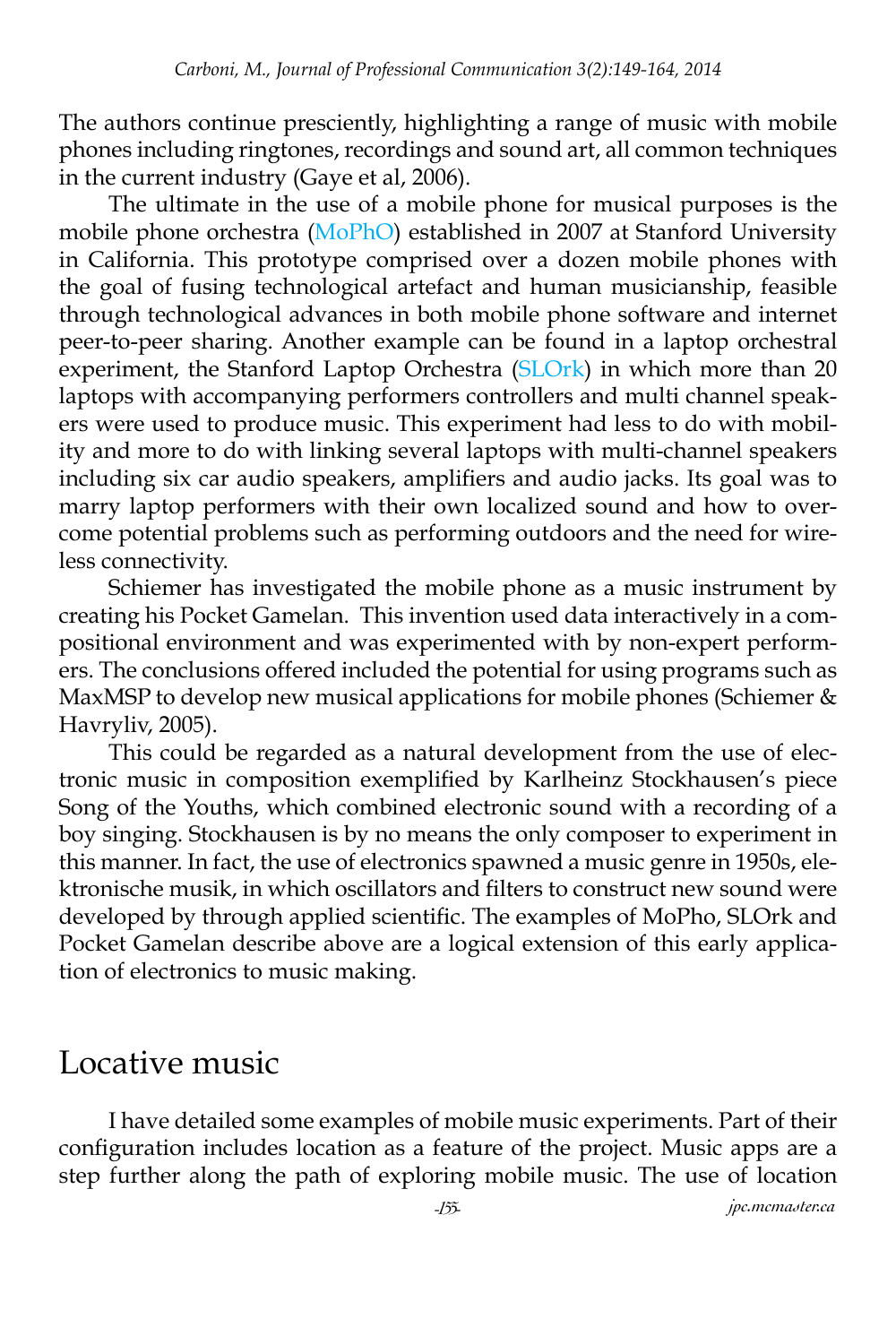technology can take a number of forms such as users tagging a location with a song. The result can be the creation of a crowd-sourced playlist, adding a different perspective to the discovery of a new song. These apps can even be used as a way to find concerts and live shows. Other apps flip it around a bit by letting users in the same area determine what the venue should play (Bruno, 2011). An exponent of locative music is Atau Tanaka. His project Malleable Mobile Music developed passive music sharing into an active one. Tanaka's installation net dèrive demonstrates this idea. The installation was split into two parts: one placed in a gallery and the other using mobile phones positioned at each end of some scarves. These were then given to audience members who were given instructions through headphones whilst the phones recorded the sound and visuals for the event. The results were transmitted wirelessly to the gallery where part of the installation was situated and displayed.

### *YouTube Orchestra*

The experiment of the [YouTube Orchestra](http://www.youtube.com/symphony) is a further illustration of location technology. The global reach of Youtube is a powerful instrument for the music industry. It is ahead in the UK of Google and Facebook in attracting the youth 16-24 year old market (Farmer, 2014). And more significantly the same survey found that 77% of that age group (so a prime market for the music industry) listened to music on YouTube (Farmer, 2014). This has led to an initiative being launched in 2013 by the BPI and music media company LoveLife called Transmitter — a music channel on YouTube offering daily programmes for UK artists on a 24 hour basis. It is also niche markets who are also experimenting with the format too, one beign the classical music field. Players were chosen via videos uploaded onto YouTube for a premiere performance of a new work by Tan Dun suitably entitled Internet Symphony, in April 2009. The live feed of the second one in 2011 achieved the feat of being the 21st most viewed event on the Musicians Channel on YouTube. The live stream of the Grand Finale concert at the Sydney Opera House was the largest live stream YouTube ever made, connecting 33 million times around the world to 189 countries. This included 2.8 million mobile live-streams, making it one of the biggest-ever streaming events to date, on mobile and desktop ("33 Million," 2011). This is a different example of mobile music, with live music and technology working together.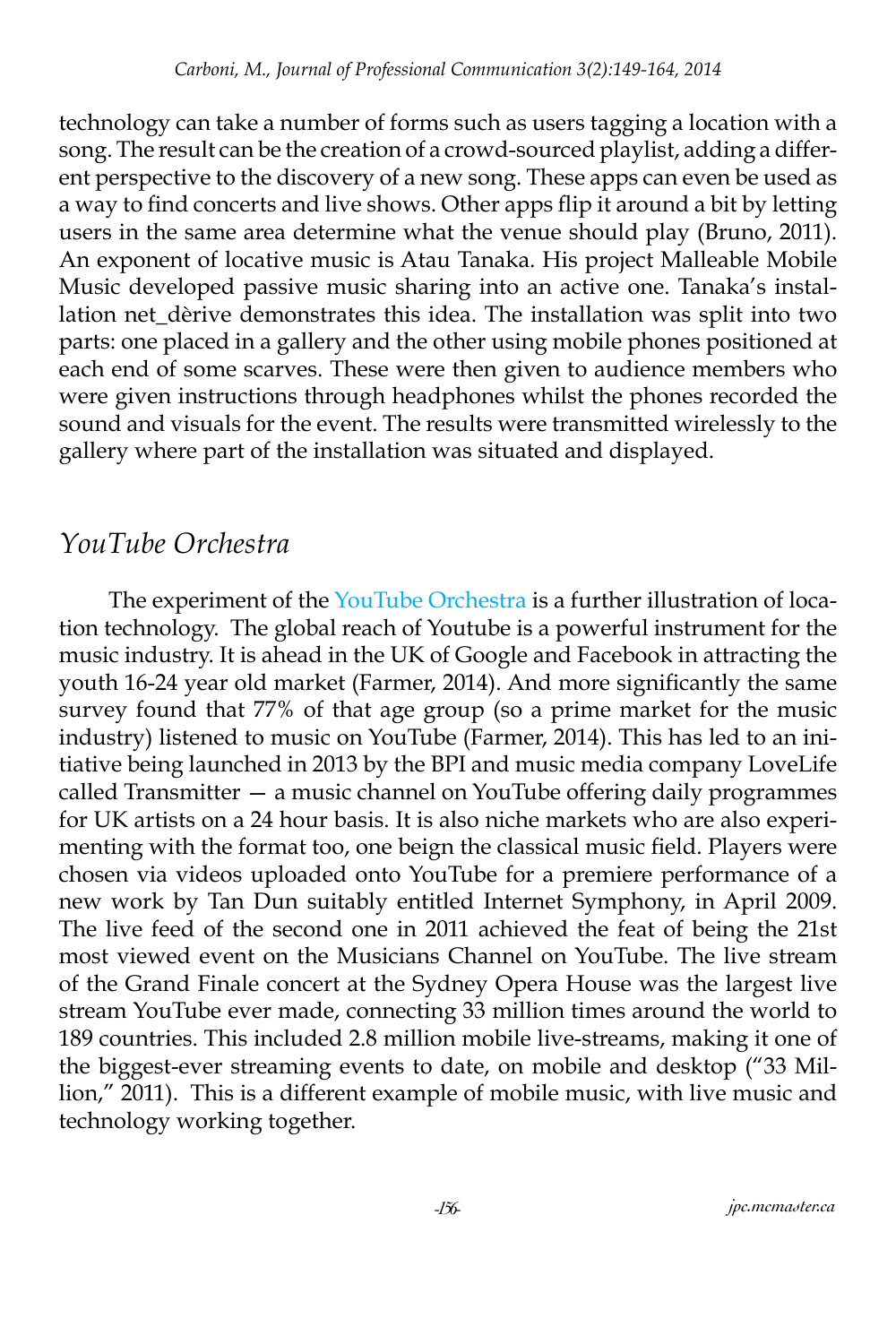#### *Classical sector*

Classical violinist Tasmin Little is an excellent example of a paradigm of the In Rainbows model for the classical music sector. The violinist released a new recording after a gap in 2007. Entitled [The Naked Violin,](http://www.tasminlittle.org.uk/free_cd/index.html) the recording was initially made available as a free download. There were three pieces on the recording that could appeal to a broad (classical) consumer. The release was made available in an easy to access format on the artist's website, which contained links to a range of music organisations and media outlets along with a personal introduction about the new recording. The bespoke site, in marketing jargon a 'micro site', extended an invitation to burn the CD free of charge at the top of the site. This is a prototype of how professional classical musicians can embrace technological developments in order to communicate with existing fans and attract new ones. The fact that three years later she released a second album, Partners in Time, using similar tactics is an indication of the success of this format.

Another impact is the way artist management companies present their information. Pre-internet, music agencies and press offices created a press pack. This would include a press release on the relevant artist or most recent project, a calendar of performances and, where relevant, recordings, pictures and CDs. Today the material is very different. One of the largest artist agencies, IMG, offers a useful case study. If one analyses the web page of one of their major artists, the pianist [Hélène Grimaud,](http://imgartists.com/artist/hlne_grimaud) one can see that within one page an entire online press pack (along similar lines to the traditional preinternet one cited above) can be instantly downloaded with a link to her individual web page as well. Each artist represents a case study of technology being employed to good effect in a niche market segment. Whatever music genre an artist belongs to, the innovative use of technology has its place in the career development of that musician.

### **Microsites**

These campaigns not only use the artist's own website, but take the technology a stage further by using a microsite within the main website as did Tasmin Little, mentioned earlier. Another model includes a digital campaign around the theme of pop singer Christina Perri's debut single Jar of Hearts. A microsite was developed which enabled users to post stories of their own heartbreak in a virtual jar whilst others could offer personal advice and if they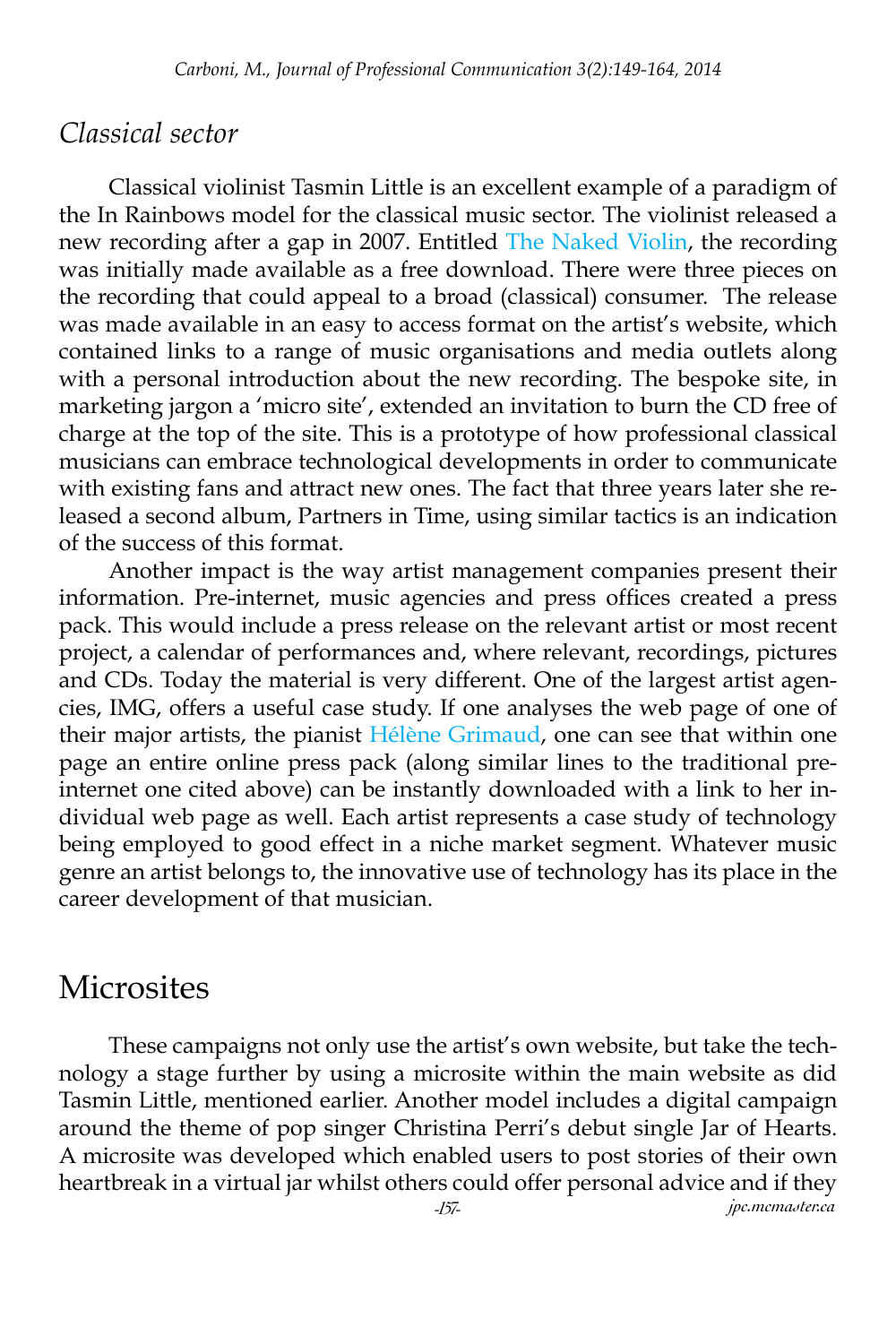helped set the hearts free. Users directed their friends to the site via Facebook and Twitter in particular and Perri added the microsite to her own website and online social networks (IFPI, 2014). This is one case study of artist and company, Warner Australia, successfully employing online marketing devices to draw in their fan base.

Another model is offered by The Smashing Pumpkins who have used internet technology, including microsites, to re-develop their brand for the 21st Century. A Chicago based Alternative Rock band, The Smashing Pumpkins toured heavily during 1990s and in doing so created a solid fan base. After splitting up in 2000, they re-formed in 2006 and then had a new lineup in 2010, consolidated by touring. Their album Teargarden was a concept album, therefore different in outlook than their 1990s sound. As such it made sense to distinguish it from the group's traditional genre, hence the formation of a new label Kaleidyscope. Using the internet as the basis of their campaign, a series of 44 songs were released gratis via MP3 downloads, one at a time, as they were recorded; the final release proposed exclusive content. To ensure they encouraged their existing fan base as well as develop a new one, the first 10 songs were released via their official website for [free as downloads.](http://www.smashingpumpkins.com/albums/teargarden-by-kaleidyscope/)

# Micro-chunking

Aligned to the microsite concept is how the industry's corporate actors are expanding on what are now regarded as traditional ways of online distribution: streaming, mail order, downloading tracks and mobile access. All these can be labeled *microchunking* (Haque, 2011). Microchunking allows the consumer to choose which segment of the market or which distribution channel through which to buy music. The options can include buying one or more of the following: album, individual track, ringtone, free 30 second sample, music video, remix, sample of someone else's remix, streaming or downloading, amongst others. What has now occurred is:

The media industry is changing. Radical technological, management, and business model innovation is reshaping all segments of the value chain. This is the result of nothing less than a fundamental inversion of mass media economics, as well as the strategies that dominated those economics. (Haque, 2011)

These elements give a choice to both consumer and artist about how to

*-158- jpc.mcmaster.ca*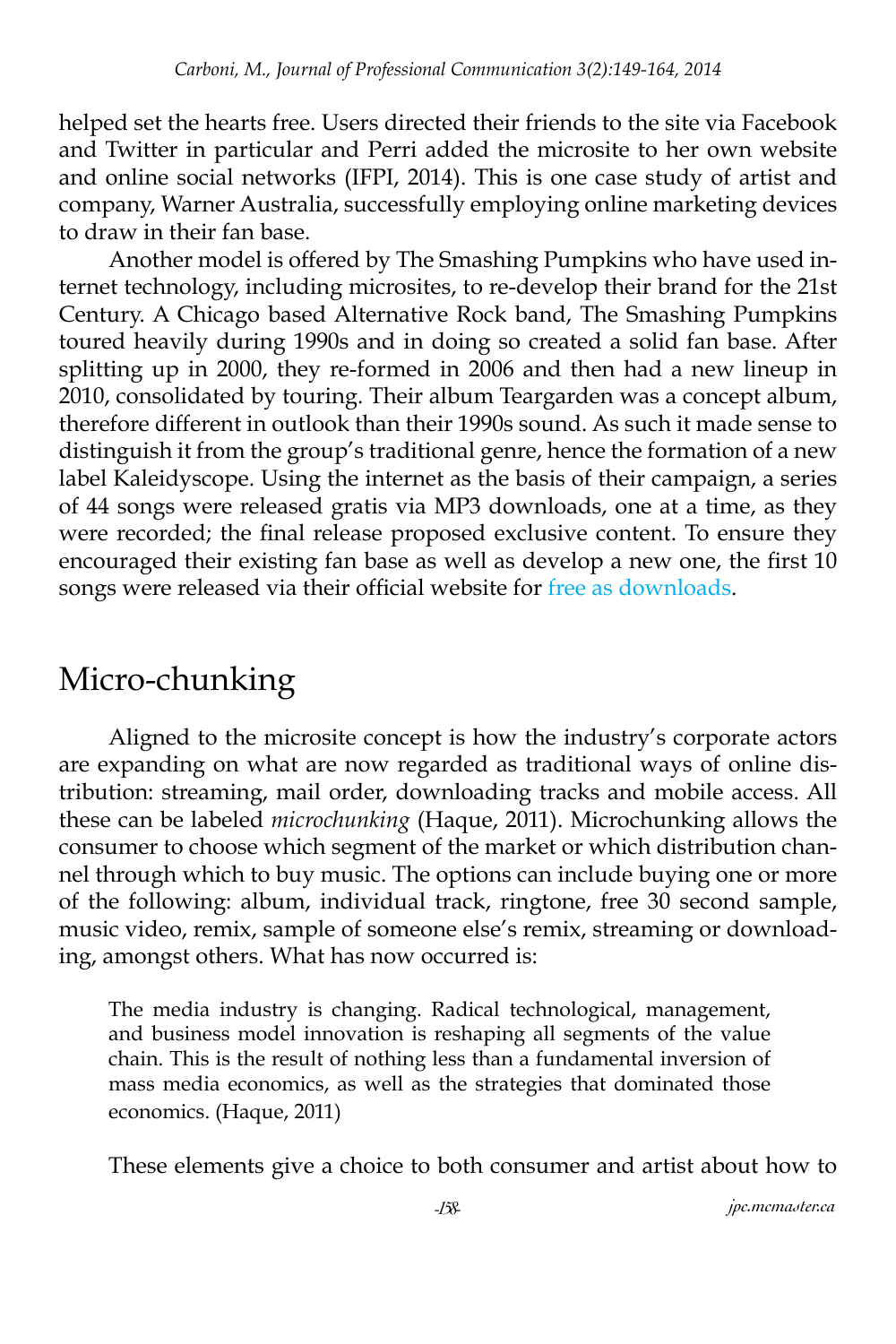access a particular piece of music. For many artists one goal is naturally to sell as much of their music as possible. The internet allows the potential for musicians to reach a mass market by employing mass media tools, some of which are listed in the previous paragraph. If we look at the music industry as part of a country's economy, then the significance and growth potential of mass consumption, becomes important in relation to the development of the internet as a commercial tool. Wikström's (2009) definition of 'industry' as having grown from a traditional definition to being "used to refer to the production, marketing, and distribution of most commodities" (p. 46) is equally relevant to the influence of the internet on the music industry in music being exploited as a commodity. This is a natural progression on Adorno and Horkeimer's view of development in the music industry in 1940s. In their treatise Dialektik der Aufklärung (Dialectic of Enlightenment, 1944) they state that culture as a business becomes industrialised and that culture is moving towards being a commodity (Wikstrom, 2009, p. 12). In other words music becomes products, which are tailored for the consumption by the masses (Adorno, 1991). And developments in what the internet is able to offer has increased access to the mass market.

# Streaming and bundling

One of the clearest ways of witnessing the impact of technological change has been the streaming of music. The rise of live streaming has meant that consumers can participate and also be reached or accessed directly via the internet whilst they watch a live performance. This change has moved the argument on from Adorno (1990) and Horkheimer with Adorno (2002) where by they see the consumer as passive in listening and rejecting of unfamiliar music. Instead, if anything, the process of listening and consuming music online has manifestly changed this perception.

The internet has provided musicians with the opportunity to have their music listened to (streamed), through sites such as Myspace (www.myspace. org), Bebo (www.bebo.com), YouTube (www.youtube.com) and Facebook (www.facebook.com). These media outlets allow musicians to post music tracks and video clips onto their own web page and make them available to others online. This sphere of personal marketing has completely altered the music landscape. ERA's review of 2012 (2013 Yearbook: March 2013) confirms the importance of this area of the music industry, stating that in 2012 audio steaming services such as Spotify, Deezer, Rdio, Rara, Napster and We7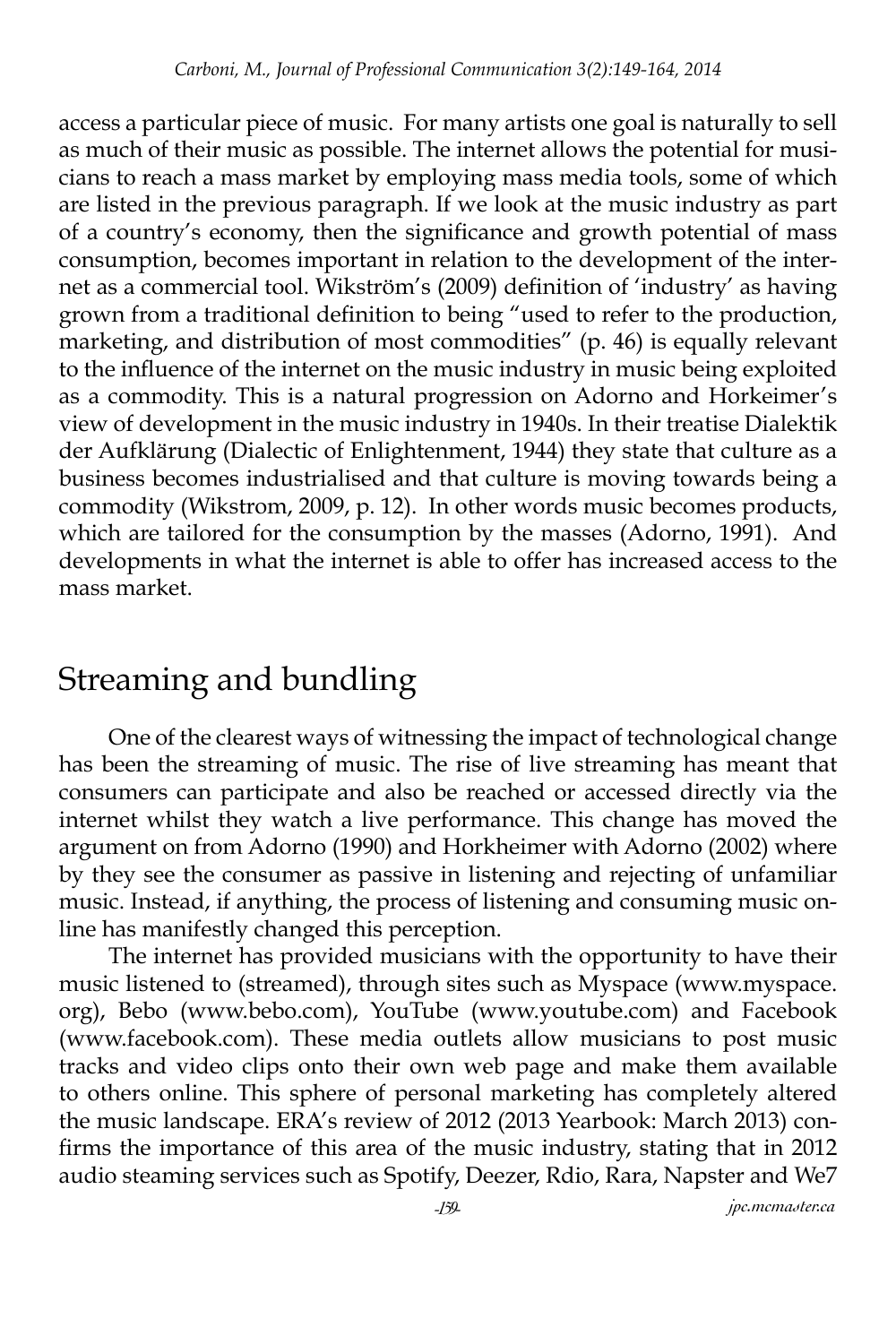delivered at least 3.7 billion streams, a rise of 40% on 2012 (Bayley, 2013).

A further expansion in this field is bundling, where internet companies offer different types of products or services combined into one package. One model of this sort of service is represented by the French-based Internet music service Deezer that has had a partnership with mobile phone provider Orange since 2011. Its reach was in no doubt by 2012, when it launched in the UK, it had already reached 20 million registered users and 3 million paying customers (Qasim56, 2013). Further integration of social media was enacted in Autumn 2012 with Facebook, this offering this huge potential of accessing three different areas of subscriber ([Premium+, Premium and Disovery\)](http://www.deezer.com/offers/).

Orange, which is now part of the EE with T-Mobile, offers 4G, along with a raft of new developments in 2013. One is a free, ad supported streaming service available for a year and for its Premium+ members, 2 hours for free (after a 30 day trial) for life on tablets, smart phones, desktops and laptops (Pakinkis, 2012b). Significantly, Deezer is also taking the previously mentioned closer forging of contact between artists and fans more seriously. In December 2012 the company launched Deezer for Artists (D4A). This initiative enables users to subscribe tor real-time feeds from artists (through their social feeds); artists can also upload demos, interviews and live concerts allowing a sense of exclusivity for both fan and Deezer itself. This is a form of what Anderson (2009) calls the "three-part market" whereby the online business can serve listeners and artists with advertisers, the two key customers of a steaming service (Anderson, 2009). From a marketing perspective, [Deezer Analytics](www.musicweek.com//news/read/deezer-announces-artist-empowerment-product-suite-d4a/052808) offers the opportunity to know your market by providing tools that can adapt to consumer needs; for example a 'trending songs' feature for towns and cities that will aid people to plan their tours with a characterization of the types of people listening to the artists' music.

# LiveFi model

From a company's perspective, this is significant because it creates an environment for advertisers to reach potential customers. One company that has taken the technology involved with streaming a stage further is [LiveFi](http://www.livefi.tv). This is an artist-led service that aims to provide content delivery, planning, production, and rights clearance for recordings and broadcasts for live streaming. This is a logical development of existing streaming models, such as Vevo and YouTube. Both models allow for advertising opportunities, which should in turn lead to potential increased revenue.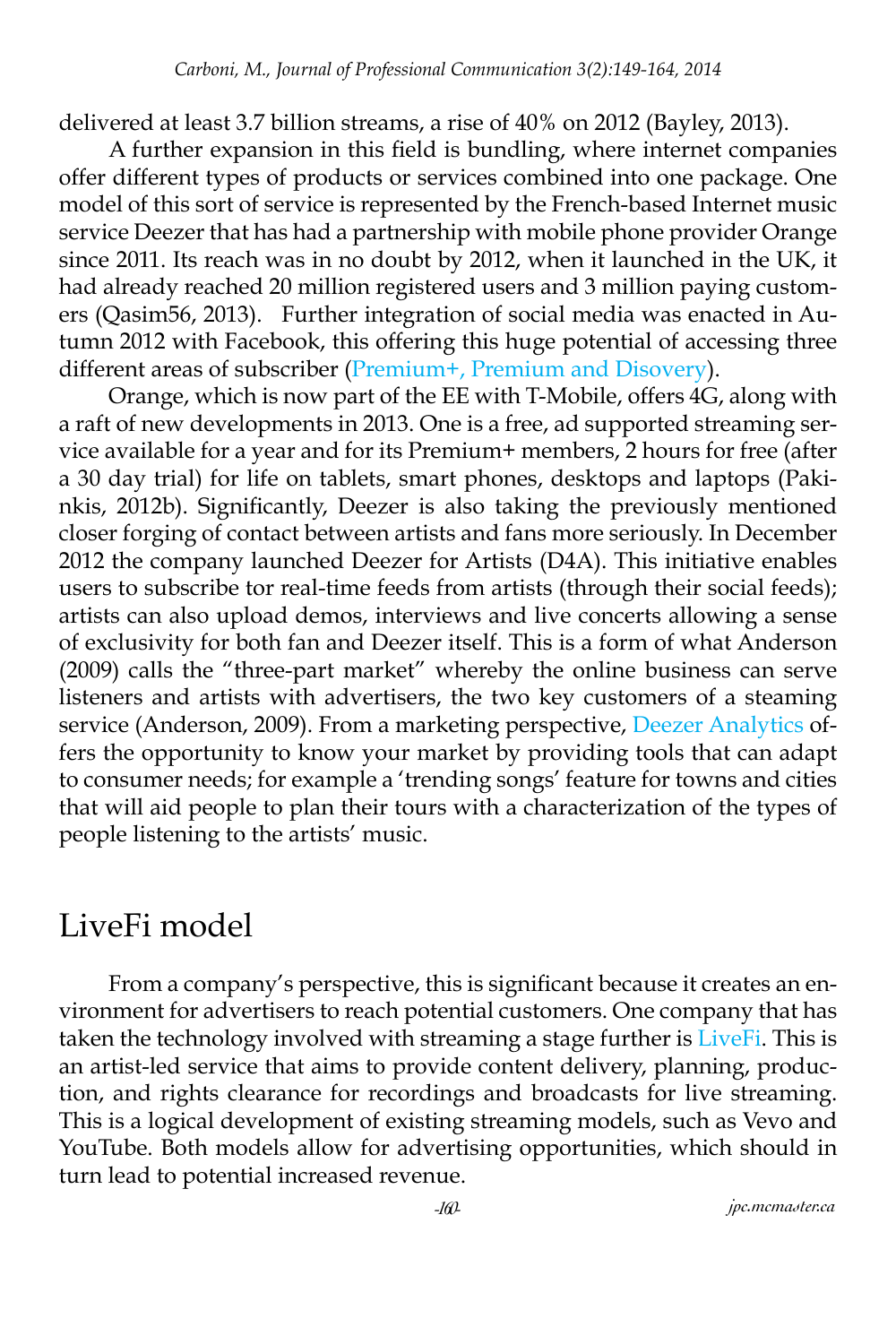# Conclusion

The internet has had a major impact on the composition, performance and distribution of music. Artists are able to record, produce and distribute music independently of a label. Music has become digital, when composed, recorded or released. Digitization has also made it possible for artists and consumers to be closer to each other, through social media tools. In effect, both consumer and business now relate to each other in the closest of terms. For the artist, technology is there to bolster the marketing plan. King (2009) defines the importance of the plan to target your primary customer-your fan-as directly as possible (p. 5). This sentiment is reflected in commentary by Kusek and Leonhard: "technology is empowering artists to communicate directly with their fans" (2005).

Wikström suggests that "dramatic shifts in the dominant technologies of production, and consumption are central to the economics of media and creative industries" (2009, p. 122) have occurred. Internet growth has fuelled creative industries and also changed the way major actors work within it.

Advances in music technology, the emergence of new software formats and the increased use of social media, have converged to allow businesses to partner commercially through online output thus creating a new model for the music industry. All examples point to the significance of the internet as a platform from which privileges consumer choice.

# References

33 million streams in 189 countries around the world: The YouTube Symphony Orchestra Grand Finale. (2011, March 28). *YouTube Official Blog*. Retrieved from: http://youtube-global.blogspot.ca/2011/03/33-million-streams-in-189-countries.html

Adorno, T. (1991). *The culture industry.* London: Routledge.

- Anderson, C. (2009). *Free: The future of a radical price.* London, UK: Random House, p. 252.
- Anderton, C., Dubber, A., & Martin, J. (2013). *Understanding the music industries.* London: Sage.

Bayley, K. (2013). *ERA yearbook 2013.* London: ERA.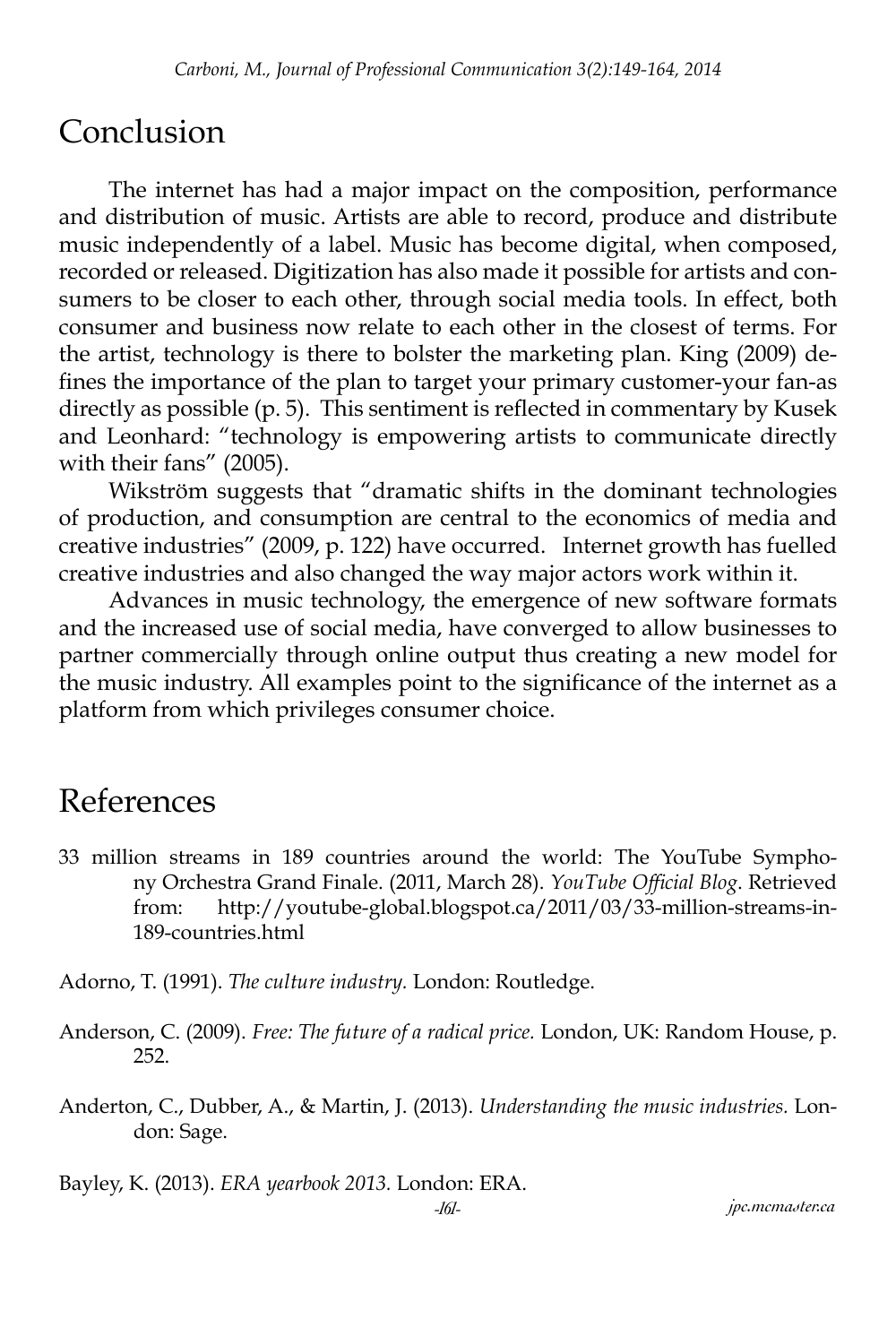- Bernstein, A. Sekine, N., & Weissman, D. (2007). *The global music industry*. New York: Routledge.
- Big digital Coldplay numbers after heavy discounting. (2011, October 26). *Music Week.* Retrieved from: http://www.musicweek.com/news/read/big-digital-cold play-numbers-after-heavy-discounting/047087
- Bruno, A. (2011, March 25). The location-based mobile music map explosion, a survey. *Billboard.* Retrieved from: http://www.billboard.com
- Cloonan, M. (2007). *Popular music and the state in the UK: Culture, trade or industry?*  Aldershot: Ashgate.
- Coldplay 'wanted to get better.' (2008, April 29). *BBC News.* Retrieved from: http:// news.bbc.co.uk/newsbeat/hi/music/newsid\_7373000/7373466.stm
- Drury, B. (2013). *ERA yearbook 2013.* London: ERA
- Farmer, A. (2014, February 26). Consumers cool on social networks for online shopping. *YouGov.* Retrieved from: http://yougov.co.uk
- Fineberg, J. (2006). *Classical music, why bother?* New York: Routledge.
- Flew, T. (2012). *The creative industries: Culture and policy.* London: Sage.
- Gaye, L., Holmquist, L., Behrendt, F., & Tanaka, A. (2006). Mobile music technology: Report on an emerging community. In *Proceedings of New Interfaces for Musical Expression (NIME06)*. Retrieved from: http://www.csl.sony.fr/down loads/papers/2006/gaye-06a.pdf
- Gronow, P. & Saunio, I. (1998). *An international history of the recording industry.* London: Cassell.
- Harrison, A. (2000). *Music: The business The essential guide to the law and the deals.*  London: Virgin.
- Haque, U. (2011). *The new capitalist manifesto: Building a disruptively better business.* Boston, MA: Harvard University Press.
- International Federation of the Phonographic Industry (IFPI). (2012). *IFPI digital music report 2012.* Retrieved from: http://www.ifpi.org/content/library/dmr2012. pdf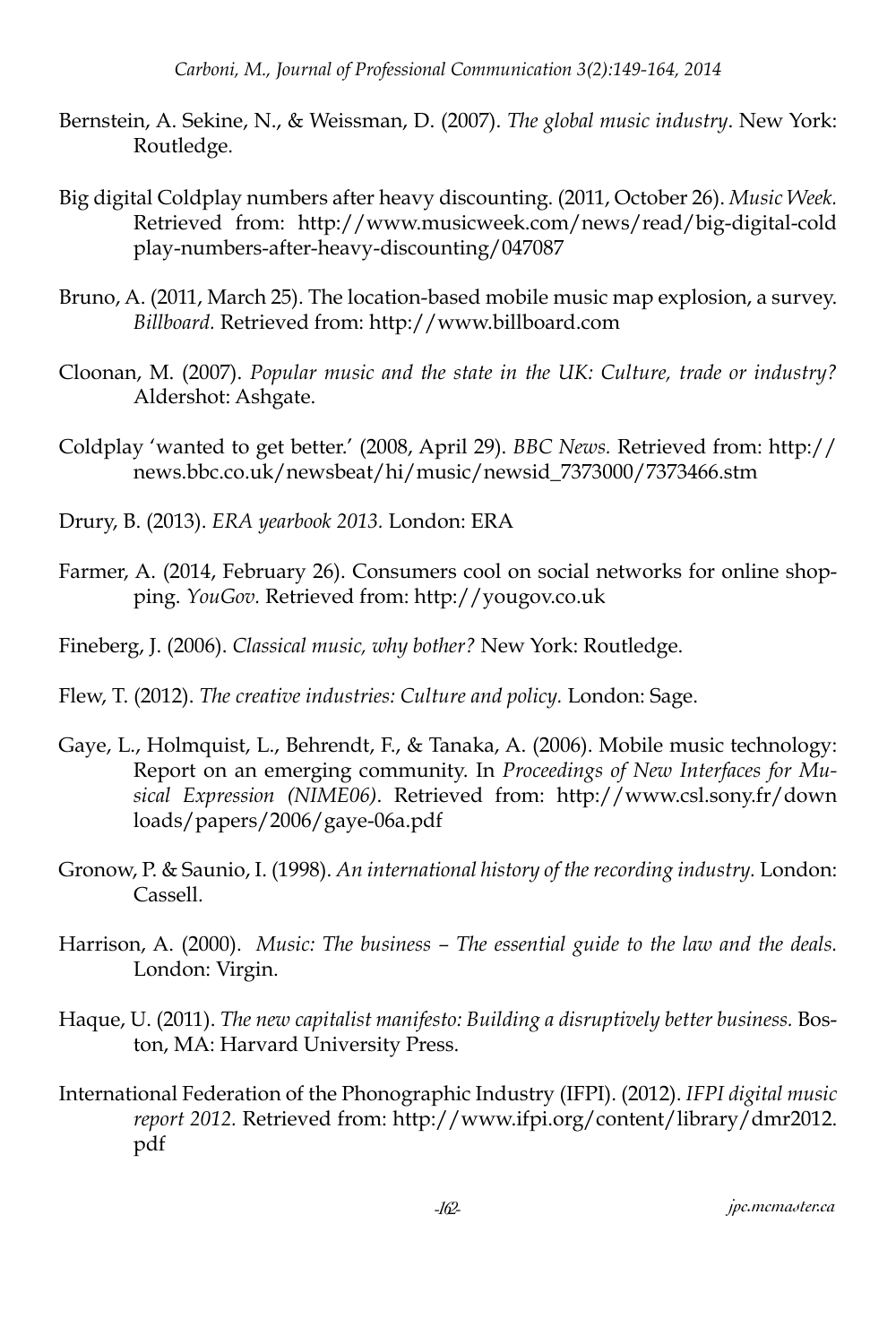- International Federation of the Phonographic Industry (IFPI). (2014). *IFPI digital music report 2014.* Retrieved from: http://www.ifpi.org/downloads/Digital-Music-Report-2014.pdf
- Johnson, J. (2002). *Who needs classical music? Cultural choice and musical value.* New York, NY: Oxford University Press.
- King, M. (2009). *Music marketing press: Promotion distribution and retail.* Boston, MA: Berklee Press.
- Knopper, S. (2009). *Appetite For self-destruction: The spectacular crash of the record indus try in the digital age.* London: Simon & Schuster.
- Kusek, D., & Leonhard, G. (2005). *The future of music: Manifesto for the digital music revolution.* Boston, MA: Berklee Press.
- Longhurst, B. (2007). *Popular music and society.* Cambridge: Polity Press.
- Pakinkis, T. (2012a, July 20). Radiohead manager calls for rethink over BitTorrent. *Music Week*. Retrieved from: http://www.musicweek.com
- Pakinkis, T. (2012b, December 5). Deezer announces artist empowerment product suite 'D4A.' *Music Week.* Retrieved from: http://www.musicweek.com
- Pampalk, E. & Goto, M. (2006). MusicRainbow: A new user interface to discover artists using audio-based similarity and web-based labeling. *Proceedings from The 7th International Conference on Music Information Retrieval.* Victoria, Canada. Retrieved from: http://citeseerx.ist.psu.edu/viewdoc/download?doi=10.1.1 .140.9090&rep=rep1&type=pdf
- Qasim56. (2013, May 31). Music streaming service Deezer crosses 3 million premium users [Web log post]. Retrieved from http://www.etechcrunch.com/musicstreaming-service-deezer-crosses-3-million-premium-users/3651/

Rutter, P. (Ed.). (2011). *The music industry handbook.* London: Routledge.

- Schiemer, G. & Havryliv, M. (2005). Pocket Gamelan: A pure data interface for mobile phones. In *Proceedings of the 2005 Conference on New Interfaces for Musical Expression.* Retrieved from: http://dl.acm.org/citation.cfm?id=1085982
- Shuker, R. (2008). *Understanding popular music culture.* London: Routledge.

Wang, G., Essl, G., & Penttinen, H. (2006). In *Proceedings of the 2006 International*